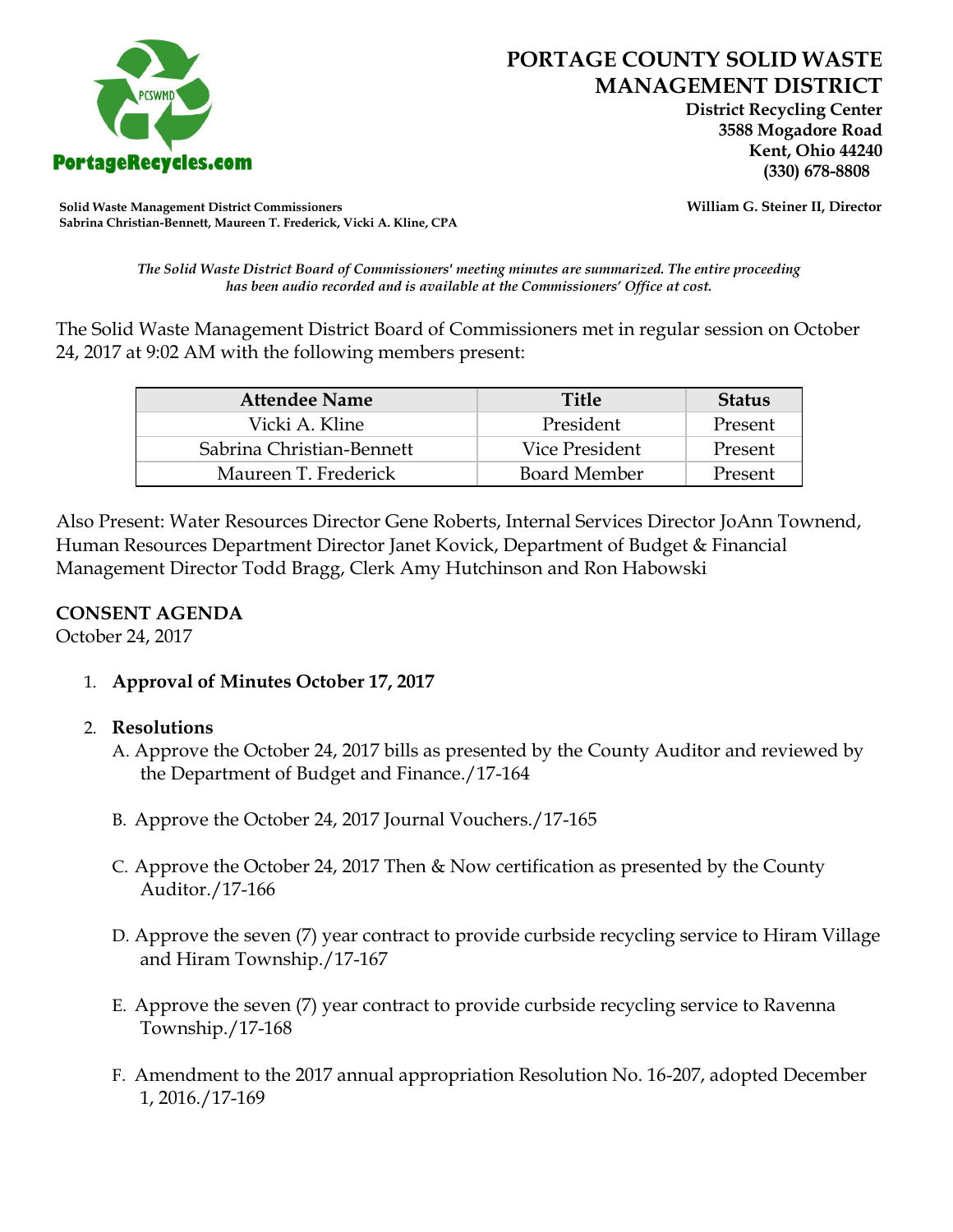On Item F, Commissioner Kline asked if the Fund number is correct for the increase and Director Bragg responded the Fund number for the increase should be 83005 \$2,500 and the decrease should be from 83009.

**Motion To:** Approve the October 24, 2017 Consent Agenda for Solid Waste Management District

| <b>RESULT:</b> | ADOPTED [UNANIMOUS]                                             |
|----------------|-----------------------------------------------------------------|
| <b>MOVED:</b>  | Sabrina Christian-Bennett, Board Member                         |
|                | <b>SECONDED:</b> Maureen T. Frederick, Board Member             |
| AYES:          | Maureen T. Frederick, Sabrina Christian-Bennett, Vicki A. Kline |

### **RESOLUTION NO. 17-164 - RE: BILLS APPROVED AND CERTIFIED TO THE PORTAGE COUNTY AUDITOR FOR PAYMENT.**

It was moved by Sabrina Christian-Bennett, seconded by Maureen T. Frederick that the following resolution be adopted:

- **RESOLVED,** that the bills were approved and certified to the County Auditor for payment, contingent upon the review of the Portage County Department of Budget and Financial Management, Department of Internal Services or other designee on October 24, 2017 in the total payment amount of **\$12,632.51 for Funds 8300-8399**  as set forth in the Accounts Payable Warrant Report on file in the office of the Portage County Auditor; and be it further
- **RESOLVED,** that the District Board of Commissioners finds and determines that all formal actions of this Board concerning and relating to the adoption of this resolution were taken in an open meeting of this Board and that all deliberations of this Board that resulted in those formal actions were in meeting open to the public in compliance with the law including Section 121.22 of the Ohio Revised Code.

Roll call vote as follows:

Vicki A. Kline, Yea; Sabrina Christian-Bennett, Yea; Maureen T. Frederick, Yea;

# **RESOLUTION NO. 17-165 - RE: APPROVAL OF JOURNAL VOUCHERS/ENTRIES.**

It was moved by Sabrina Christian-Bennett, seconded by Maureen T. Frederick that the following Resolution be adopted:

**WHEREAS,** the Ohio Revised Code requires that warrants be approved by the District Board of Commissioners for the Portage County Solid Waste Management District prior to their issuance, and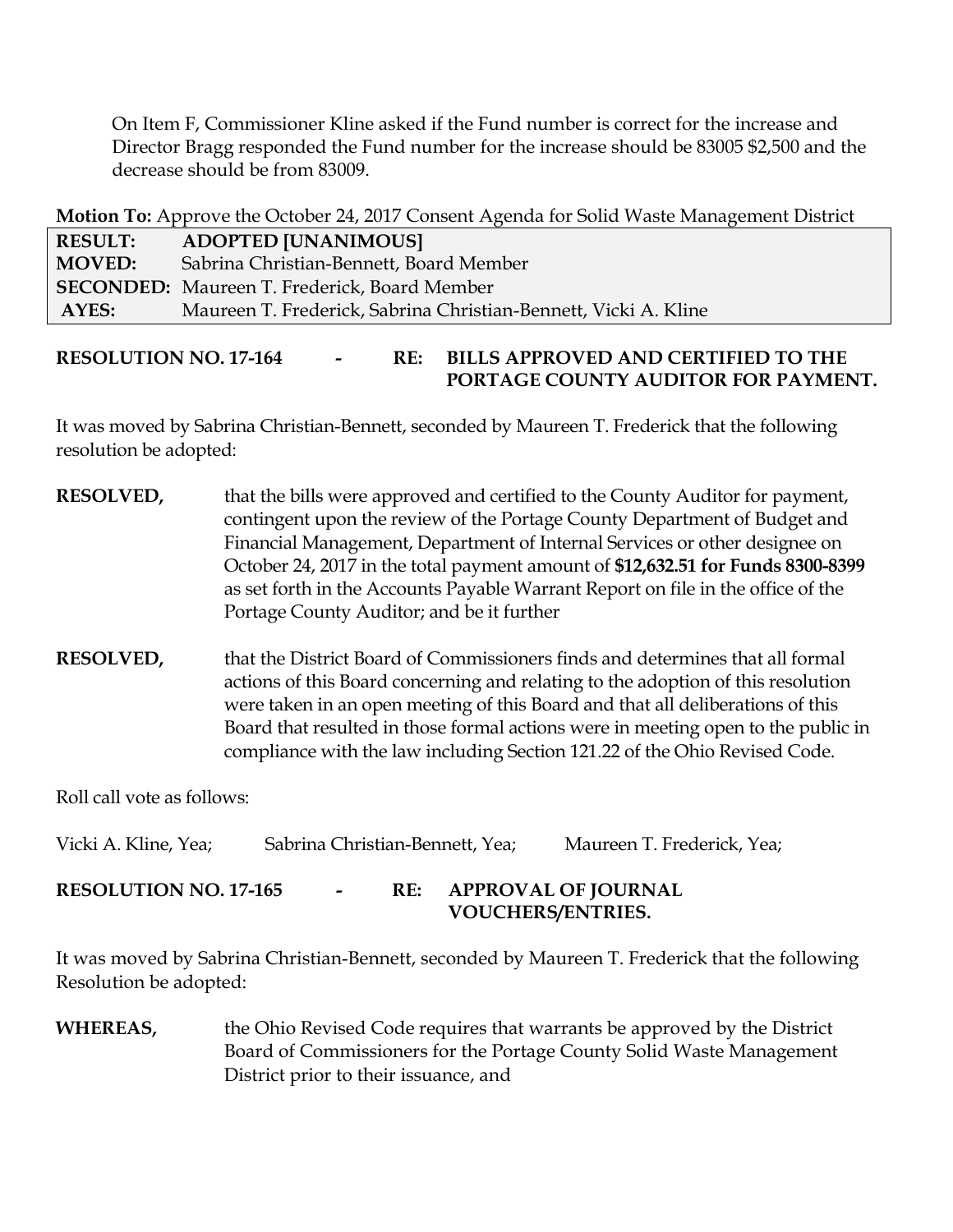- **WHEREAS,** there are other similar financial transactions defined as journal vouchers/entries that are dissimilar in that they are used to pay for charges for services from one county department and/or fund to another department and/or fund and thus are processed in lieu of issuing a warrant, and
- **WHEREAS,** the Journal Vouchers/Entries are submitted by the Solid Waste Management District Director for review by the District Board of Commissioners; now therefore be it

| 10/24/17 | 778 | \$1,358.46 |
|----------|-----|------------|
| 10/24/17 | 841 | 38.30      |
| 10/24/17 | 751 | 42.72      |
| Total    |     | \$1,439.48 |

**RESOLVED,** that the District Board of Commissioners approves the attached Journal Vouchers/Entries, and be it further

**RESOLVED,** that the District Board of Commissioners finds and determines that all formal actions of this Board concerning and relating to the adoption of this resolution were taken in an open meeting of this Board and that all deliberations of this Board that resulted in those formal actions were in meeting open to the public in compliance with the law including Section 121.22 of the Ohio Revised Code.

Roll call vote as follows:

Vicki Kline, Yea; Sabrina Christian-Bennett, Yea; Maureen T. Frederick, Yea;

**RESOLUTION NO. 17-166 - RE: ACCEPTANCE OF THEN AND NOW CERTIFICATIONS FOR PAYMENT.**

It was moved by Sabrina Christian-Bennett, seconded by Maureen T. Frederick that the following resolution be adopted:

- **WHEREAS,** Ohio Revised Code Section 5705.41 (D)(1) authorizes the expenditure of moneys, provided a certificate of the County Auditor is supplied stating that there was at the time of the making of such contract or order and at the time of the execution of such certificate a sufficient sum appropriated for the purpose of such contract and in the treasury or in process of collection to the credit of an appropriate fund free from any previous encumbrances (Then and Now Certification), and
- **WHEREAS,** the Then and Now Certification is recommended by the State Auditor's Office, the Portage County Auditor's Office, and the Portage County Prosecutor's Office, and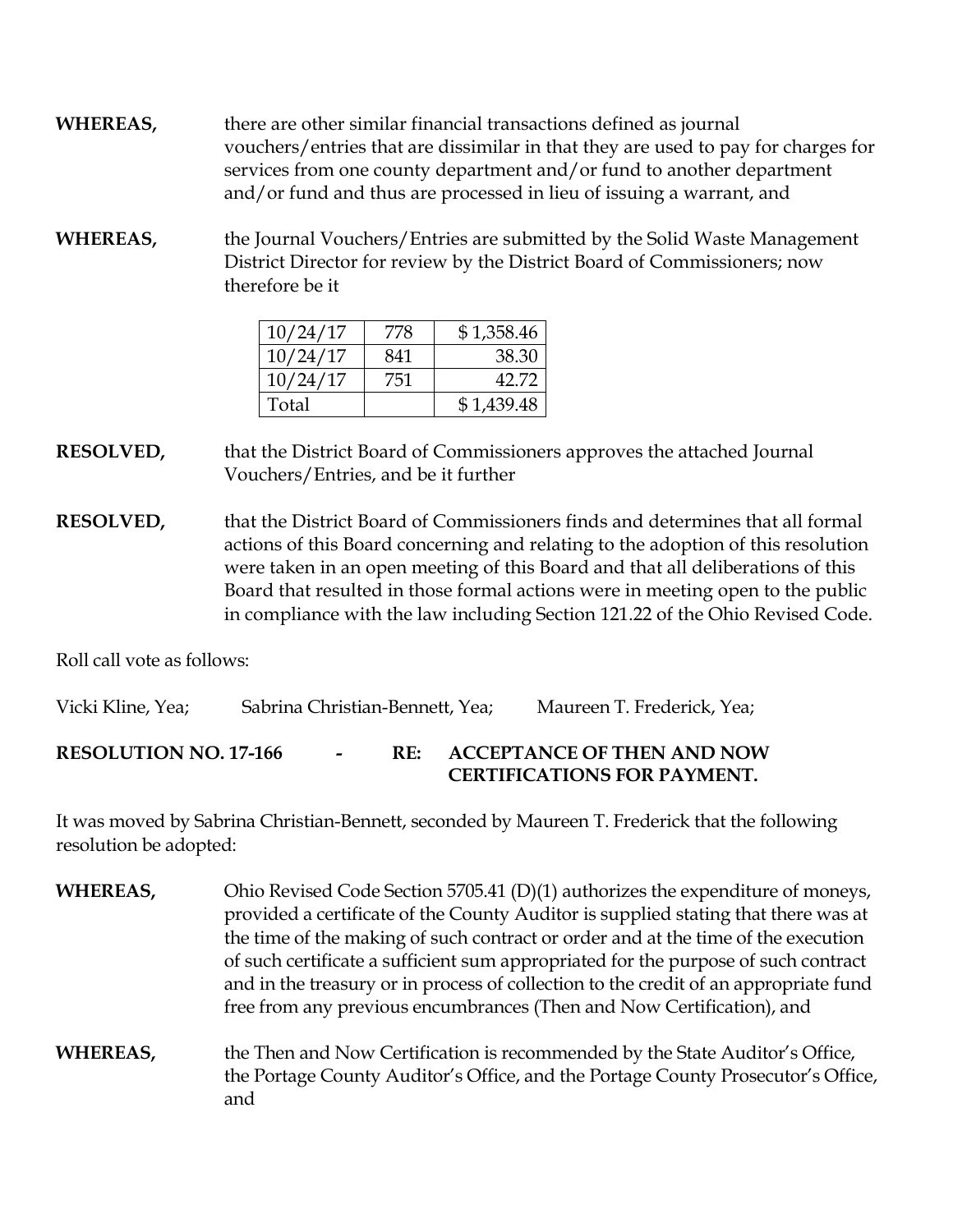| WHEREAS,                     | a listing of expenditures, attached hereto as Exhibit "A" and incorporated herein<br>by reference, has been certified by the County Auditor according to Ohio Revised<br>Code section 5705.41 (D)(1); now therefore be it                                                                                                                                                                                              |  |
|------------------------------|------------------------------------------------------------------------------------------------------------------------------------------------------------------------------------------------------------------------------------------------------------------------------------------------------------------------------------------------------------------------------------------------------------------------|--|
| <b>RESOLVED,</b>             | that the expenditures listed herein are properly certified by the County Auditor in<br>the amount of \$200.00 dated October 24, 2017 as set forth in Exhibit "A" shall be<br>paid; and be it further                                                                                                                                                                                                                   |  |
| <b>RESOLVED,</b>             | that the District Board of Commissioners finds and determines that all formal<br>actions of this Board concerning and relating to the adoption of this resolution<br>were taken in an open meeting of this Board and that all deliberations of this<br>Board that resulted in those formal actions were in meeting open to the public in<br>compliance with the law including Section 121.22 of the Ohio Revised Code. |  |
| Roll call vote as follows:   |                                                                                                                                                                                                                                                                                                                                                                                                                        |  |
| Vicki Kline, Yea;            | Sabrina Christian-Bennett, Yea;<br>Maureen T. Frederick, Yea;                                                                                                                                                                                                                                                                                                                                                          |  |
| <b>RESOLUTION NO. 17-167</b> | <b>AUTHORIZE THE PORTAGE COUNTY SOLID</b><br>RE:<br><b>WASTE MANAGEMENT DISTRICT TO ENTER</b><br><b>INTO AN AGREEMENT FOR SERVICES TO</b><br>PROVIDE WEEKLY CURBSIDE COLLECTION<br><b>SERVICE TO HIRAM VILLAGE AND HIRAM</b><br><b>TOWNSHIP FOR A 7-YEAR PERIOD</b>                                                                                                                                                    |  |

It was moved by Sabrina Christian-Bennett, seconded by Maureen T. Frederick that the following resolution be adopted:

| WHEREAS,         | the Board of District Commissioners for the Portage County Solid Waste<br>Management District submitted a proposal for curbside recycling collection<br>services to Hiram Village and Hiram Township, which has been accepted by the<br>Hiram Village Council and Hiram Township Trustees, now therefore be                                                                                                                                                                                       |
|------------------|---------------------------------------------------------------------------------------------------------------------------------------------------------------------------------------------------------------------------------------------------------------------------------------------------------------------------------------------------------------------------------------------------------------------------------------------------------------------------------------------------|
| <b>RESOLVED,</b> | that the Board of District Commissioners for the Portage County Solid Waste<br>Management District authorizes the Portage County Solid Waste Management<br>District to enter into an agreement to provide weekly curbside recycling<br>collection services for \$3.75 per month per single family household with a price<br>increases of 2% annually to Hiram Village and Hiram Township for service to<br>begin September 1, 2017 and to continue for a period not to exceed seven years,<br>and |
| <b>RESOLVED.</b> | that the Board of District Commissioners finds and determines that all formal                                                                                                                                                                                                                                                                                                                                                                                                                     |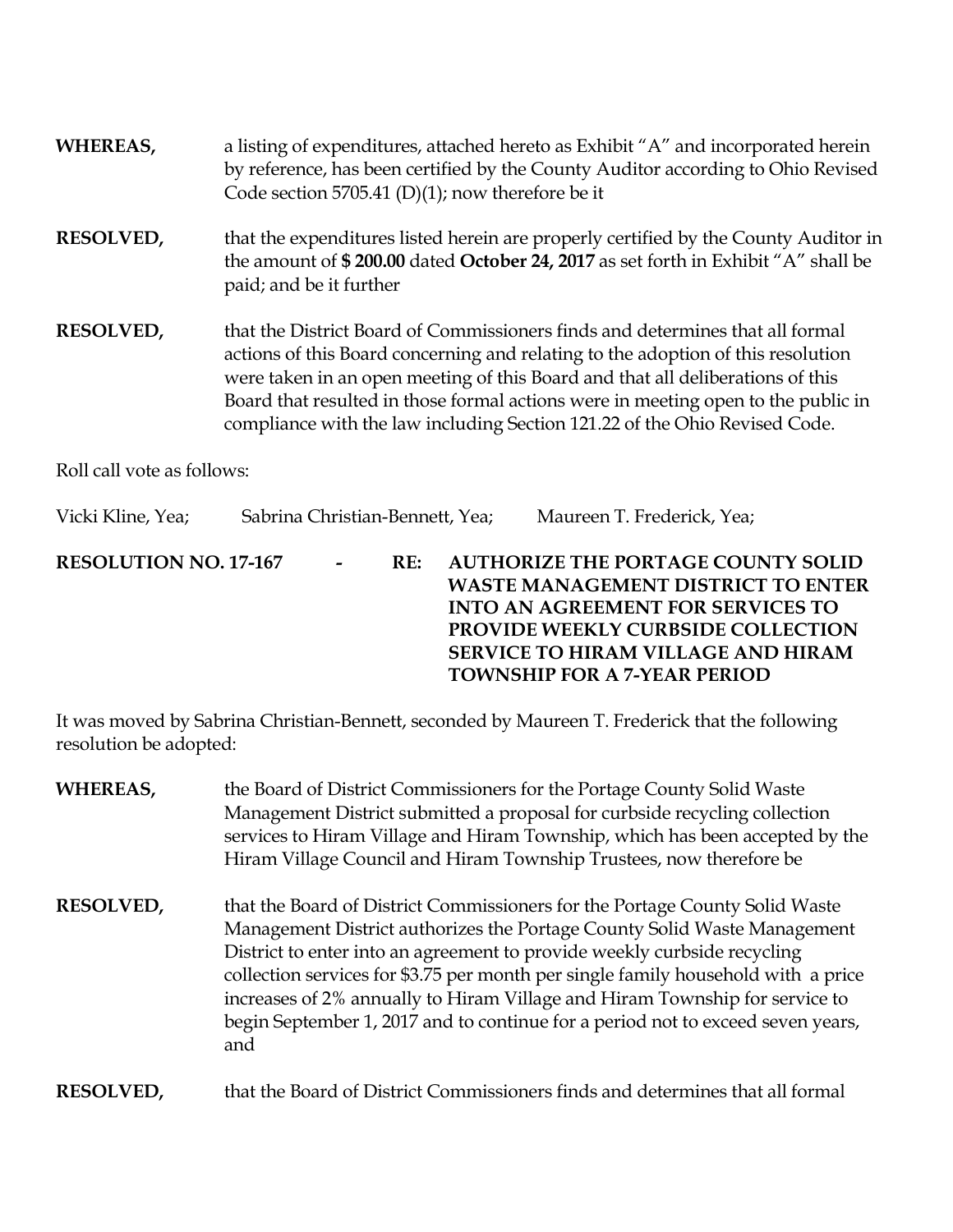actions of this Board concerning and relating to the adoption of this resolution were taken in an open meeting of this Board and that all deliberations of this Board that resulted in those formal actions were in meetings open to the public in compliance with the law including Section 121.22 of the Ohio Revised Code.

Roll call vote as follows:

Vicki Kline, Yea; Sabrina Christian-Bennett, Yea; Maureen T. Frederick, Yea; **RESOLUTION NO. 17-168 - RE: AUTHORIZE THE PORTAGE COUNTY SOLID WASTE MANAGEMENT DISTRICT TO ENTER INTO AN AGREEMENT FOR SERVICES TO PROVIDE BI-WEEKLY CURBSIDE COLLECTION SERVICE TO RAVENNA TOWNSHIP FOR A 7-YEAR PERIOD** 

It was moved by Sabrina Christian-Bennett, seconded by Maureen T. Frederick that the following resolution be adopted:

| WHEREAS,                     | the Board of District Commissioners for the Portage County Solid Waste<br>Management District submitted a proposal for curbside recycling collection<br>services to Ravenna Township, which has been accepted by the Ravenna<br>Township Trustees, now therefore be                                                                                                                                                                                                                                                                  |  |
|------------------------------|--------------------------------------------------------------------------------------------------------------------------------------------------------------------------------------------------------------------------------------------------------------------------------------------------------------------------------------------------------------------------------------------------------------------------------------------------------------------------------------------------------------------------------------|--|
| <b>RESOLVED,</b>             | that the Board of District Commissioners for the Portage County Solid Waste<br>Management District authorizes the Portage County Solid Waste Management<br>District to enter into an agreement to provide bi-weekly curbside recycling<br>collection services for \$2.25 per month per single family household and \$2.25 per<br>unit for multi-family units, with price increases in years 3, 5 and 7, to Ravenna<br>Township for service to begin November 27, 2017 and to continue for a period not<br>to exceed seven years, and |  |
| <b>RESOLVED,</b>             | that the Board of District Commissioners finds and determines that all formal<br>actions of this Board concerning and relating to the adoption of this resolution<br>were taken in an open meeting of this Board and that all deliberations of this<br>Board that resulted in those formal actions were in meetings open to the public in<br>compliance with the law including Section 121.22 of the Ohio Revised Code.                                                                                                              |  |
| Roll call vote as follows:   |                                                                                                                                                                                                                                                                                                                                                                                                                                                                                                                                      |  |
| Vicki Kline, Yea;            | Sabrina Christian-Bennett, Yea;<br>Maureen T. Frederick, Yea;                                                                                                                                                                                                                                                                                                                                                                                                                                                                        |  |
| <b>RESOLUTION NO. 17-169</b> | <b>AMENDMENT TO THE 2017 ANNUAL</b><br>RE:                                                                                                                                                                                                                                                                                                                                                                                                                                                                                           |  |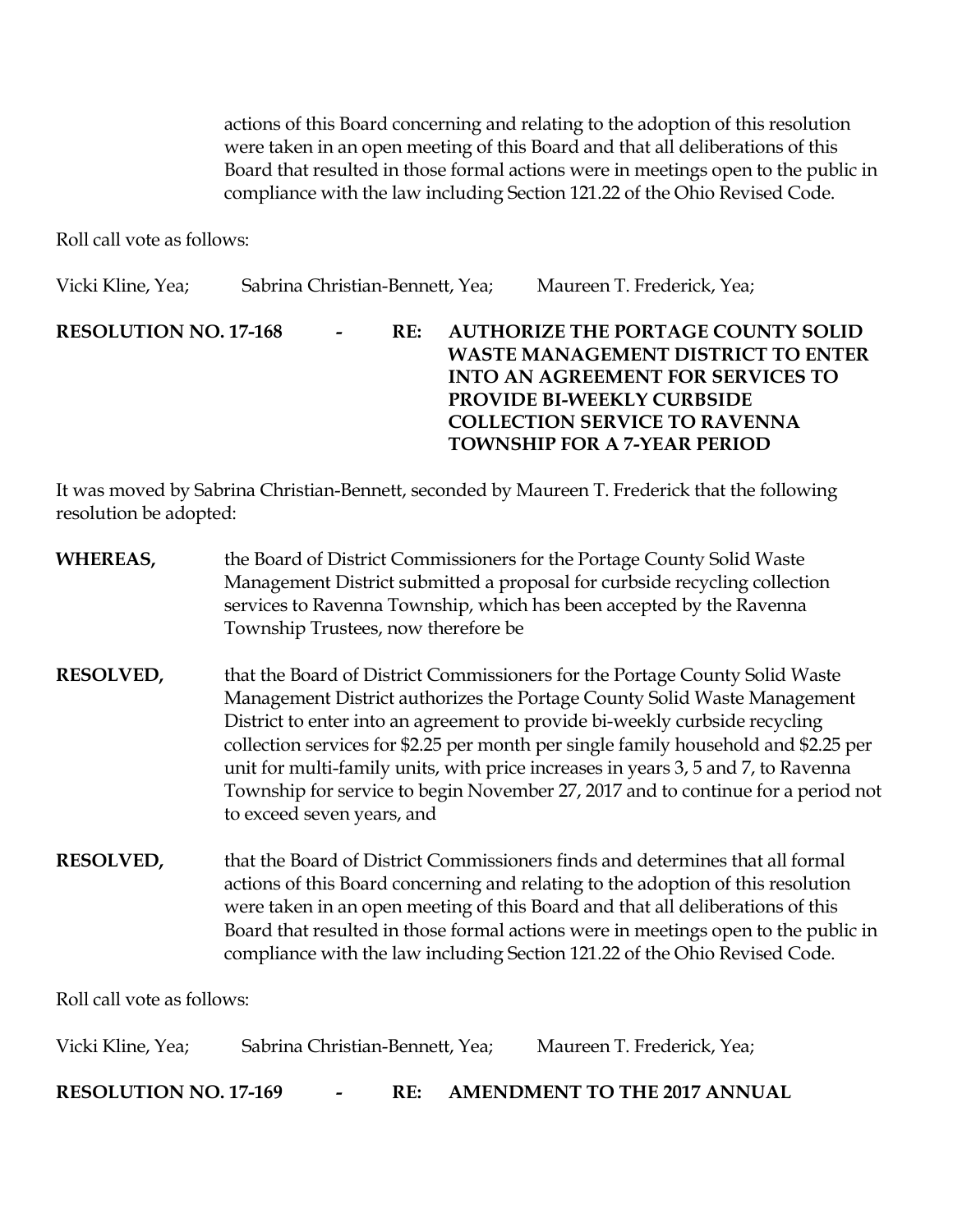# **APPROPRIATION RESOLUTION NO 16-207 ADOPTED DECEMBER 1, 2016**

It was moved by Sabrina Christian-Bennett, seconded by Maureen T. Frederick that the following resolution be adopted:

**RESOLVED,**that it has become necessary to amend the 2017 Annual Appropriation in the amounts and for the purposes set forth in the enumeration shown below as reviewed and recommended by the Director of the Dept. of Budget & Financial Management:

|                          |                                        | Increase | Decrease |
|--------------------------|----------------------------------------|----------|----------|
|                          | Solid Waste General Admin              |          |          |
| <b>Fund: 8300</b><br>901 | <b>Solid Waste Management District</b> |          |          |
| 83005                    |                                        | \$0      | \$2,500  |
| 83009                    |                                        | \$2,500  |          |
|                          | <b>MEMO TOTAL</b>                      | \$2,500  | \$2,500  |

Note: Claims

; and be it further

- **RESOLVED,**that the notes of explanation in this resolution are for informational purposes only and are not intended to restrict the expenditure of those appropriated funds to any single purpose. Such funds are for the use of all expenditures that are lawful under the approved appropriation; and be it further
- **RESOLVED,**that a certified copy of this resolution be filed with the County Auditor; and be it further
- **RESOLVED,**that the Board of District Commissioners finds and determines that all formal actions of this Board concerning and relating to the adoption of this resolution were taken in an open meeting of this Board and that all deliberations of this Board that resulted in those formal actions were in meeting open to the public in compliance with the law including Section 121.22 of the Ohio Revised Code.

Roll call vote as follows:

| Vicki Kline, Yea; | Sabrina Christian-Bennett, Yea; | Maureen T. Frederick, Yea; |
|-------------------|---------------------------------|----------------------------|
|                   |                                 |                            |